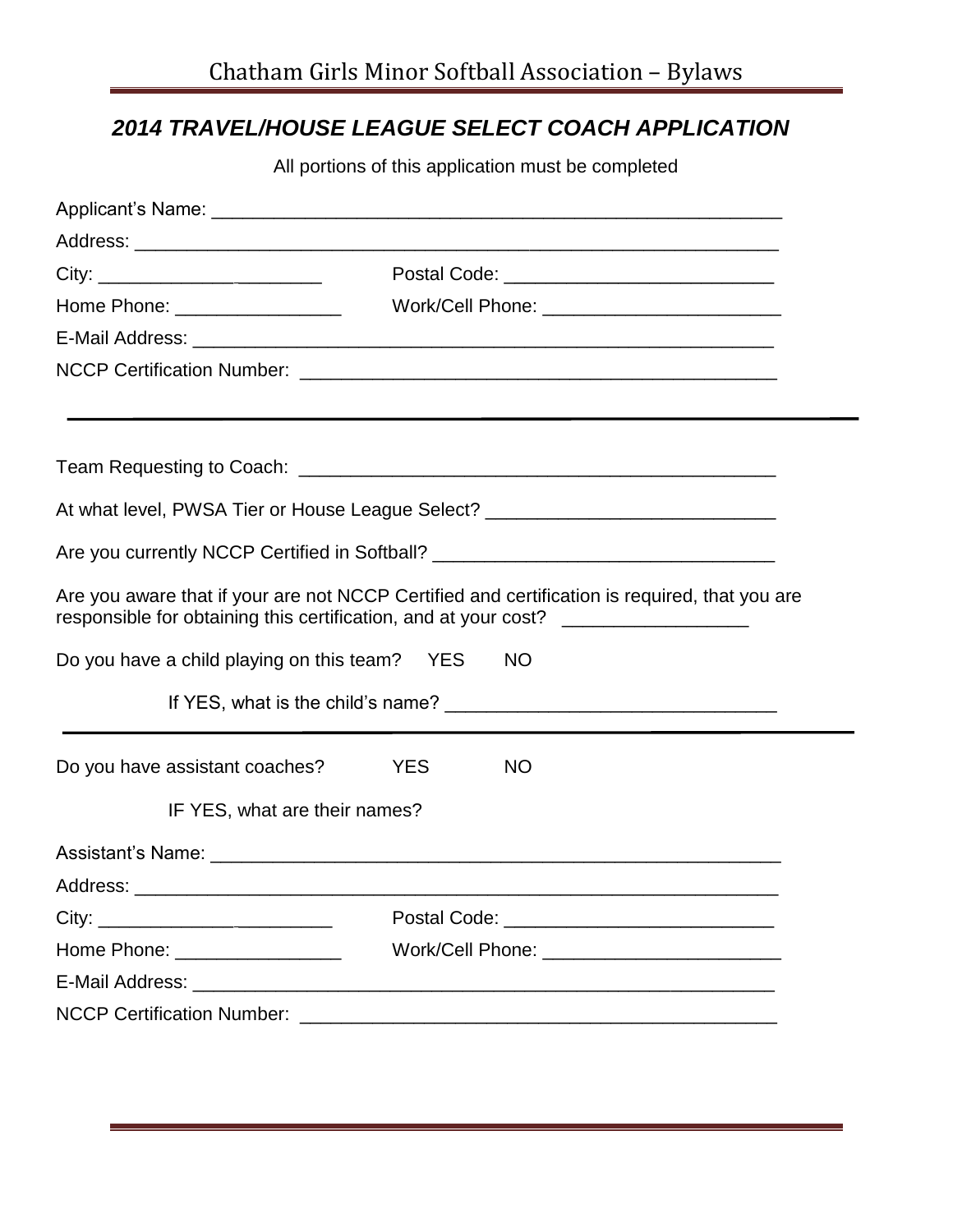## Chatham Girls Minor Softball Association – Bylaws

| Postal Code: _______________________________ |
|----------------------------------------------|
|                                              |
|                                              |
|                                              |

Goals and Objectives for Upcoming Season (ie. # of games, leagues, tournaments)

In the space below, state how you plan on evaluating and rating players that wish to tryout?

Why do you want to coach this team?

**All coaching applications must be submitted to:**